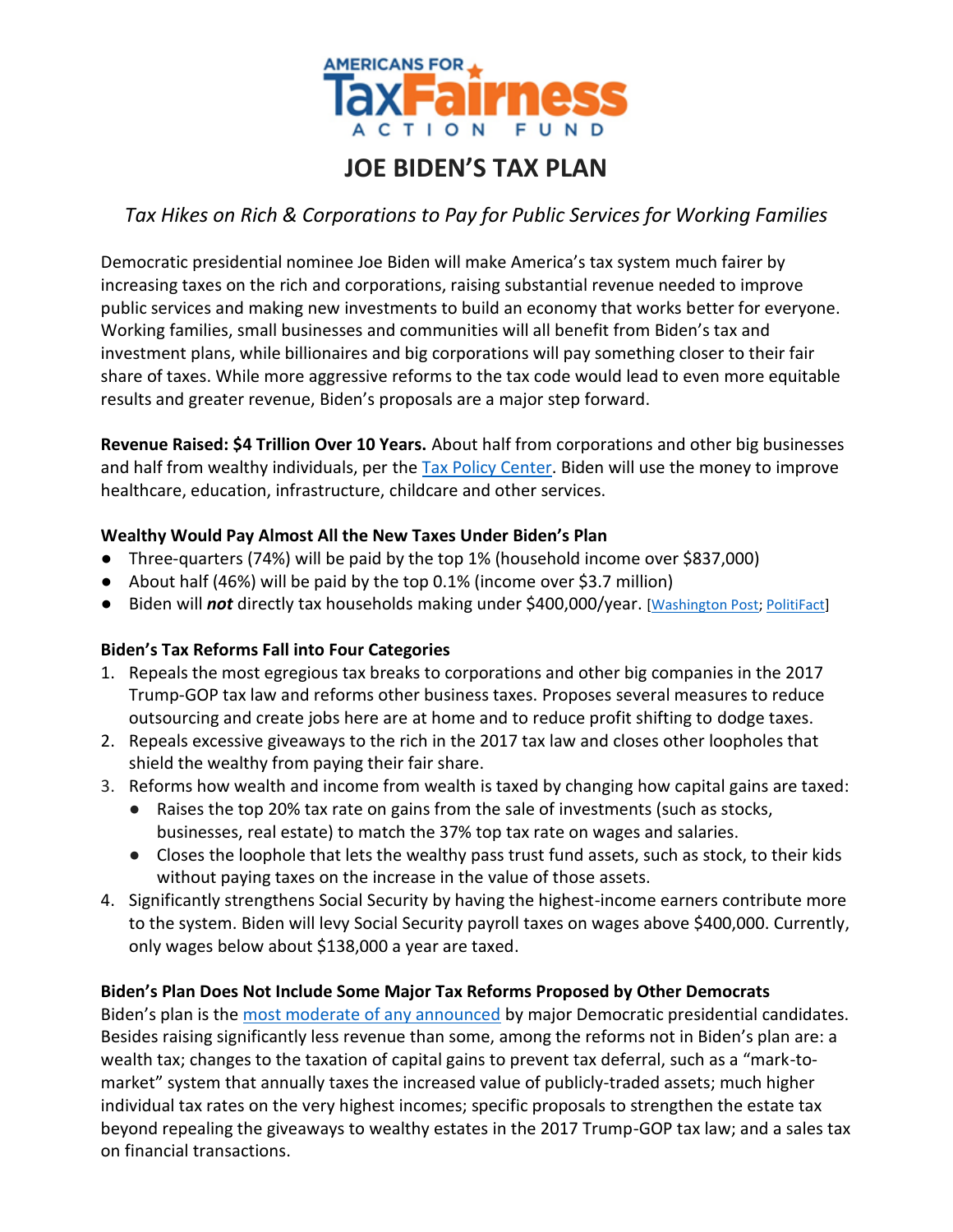| <b>JOE BIDEN'S TAX PLAN</b>                                                                                                                                                                                                                                                                                                                                                                                                                                                                                                                                                                                                                                                                                                                                                                                                                                                                                                                                                                                                                       | <b>Revenue</b><br><b>Raised</b> |
|---------------------------------------------------------------------------------------------------------------------------------------------------------------------------------------------------------------------------------------------------------------------------------------------------------------------------------------------------------------------------------------------------------------------------------------------------------------------------------------------------------------------------------------------------------------------------------------------------------------------------------------------------------------------------------------------------------------------------------------------------------------------------------------------------------------------------------------------------------------------------------------------------------------------------------------------------------------------------------------------------------------------------------------------------|---------------------------------|
| <b>CORPORATE &amp; BUSINESS TAXES</b>                                                                                                                                                                                                                                                                                                                                                                                                                                                                                                                                                                                                                                                                                                                                                                                                                                                                                                                                                                                                             |                                 |
| Increases the domestic corporate income tax rate from 21% to 28% and imposes an<br>"Offshoring Tax Penalty" that raises the rate to 30.8%. The 2017 Trump-GOP tax law<br>lowered the corporate tax rate from 35% to 21%, a massive 40% tax cut for corporations.<br>The Biden plan will recover half of this giveaway to Corporate America. It will also <i>impose a</i><br>3.8% tax on top for domestic companies that produce offshore for the U.S. market.                                                                                                                                                                                                                                                                                                                                                                                                                                                                                                                                                                                     | \$1.3 Trillion                  |
| Raises the tax rate U.S. multinationals pay on foreign earnings, from 12.5% to 21%.<br>Under the 2017 Trump-GOP tax law, U.S. corporations get a 50% tax discount on profits<br>earned offshore. This loophole encourages corporations to outsource production and shift<br>profits to foreign tax havens, thereby depriving Americans of work and the government of<br>revenue. Biden will reduce these harmful incentives by taxing offshore profits at 21%.                                                                                                                                                                                                                                                                                                                                                                                                                                                                                                                                                                                    | \$309 Billion                   |
| Imposes a minimum 15% tax on corporate "book income." Because of loopholes and<br>aggressive tax avoidance, many large profitable corporations pay zero federal income tax,<br>sometimes for years on end. Under Biden's plan, corporations with over \$100 million in<br>profits will pay a minimum tax equal to 15% on the income they report to their investors<br>(which excludes many of the deductions, credits and exemptions that shrink the income and<br>tax liability they report to the IRS) or the regular tax if it is higher.                                                                                                                                                                                                                                                                                                                                                                                                                                                                                                      | \$166 Billion                   |
| Eliminates special tax breaks for the real estate industry. Currently, real estate investors<br>can delay, reduce or altogether avoid taxes on their winning investments while mining their<br>losses for big tax write-offs far more easily than other investors. Biden will end "like-kind<br>exchanges" and other tax breaks used by real estate investors earning over \$400,000 per<br>year. Like-kind exchanges let real estate investors avoid capital gains taxes on the sale of a<br>property if it is replaced with a similar one, a tax break that can be easily abused.                                                                                                                                                                                                                                                                                                                                                                                                                                                               | \$294 Billion                   |
| Ends other miscellaneous tax breaks, extends some tax credits, and strengthens<br>labor law. The Biden plan will end tax breaks for fossil fuel companies and drug-company<br>advertising, while extending tax credits for green energy and distressed manufacturing<br>communities, as well as curb employer misclassification of employees as contractors.                                                                                                                                                                                                                                                                                                                                                                                                                                                                                                                                                                                                                                                                                      | \$14 Billion                    |
| <b>Total Corporate &amp; Business Taxes</b>                                                                                                                                                                                                                                                                                                                                                                                                                                                                                                                                                                                                                                                                                                                                                                                                                                                                                                                                                                                                       | \$2.1 Trillion                  |
| <b>INDIVIDUAL TAXES</b>                                                                                                                                                                                                                                                                                                                                                                                                                                                                                                                                                                                                                                                                                                                                                                                                                                                                                                                                                                                                                           |                                 |
| Rolls back the 2017 Trump-GOP tax-rate cut for the rich. Biden will restore the previous<br>top tax rates on "ordinary" income (mostly wages and salaries) over \$400,000 a year,<br>including raising the top rate from 37% back to 39.6%.                                                                                                                                                                                                                                                                                                                                                                                                                                                                                                                                                                                                                                                                                                                                                                                                       | \$143 Billion                   |
| Makes the richest taxpayers pay the same tax rate on income from wealth—capital<br>gains—as they pay on income from wages and salaries. Ends the loophole that lets<br>the wealthy pass assets to heirs without paying taxes on the accumulated increase in<br>the value of those assets. Biden wants to end the loophole that lets the wealthiest pay a<br>lower percentage of their income in taxes than do ordinary Americans. A key reason they<br>can do this is because of lower tax rates—topping out at just 20%—on long-term capital<br>gains. These are the profits from the sale of stock, real estate, a business or other financial<br>asset held over a year. Biden will end this discount for those earning over \$1 million a year,<br>so they pay the same top rate on capital gains as they would on wages and salaries-39.6%<br>under his plan. Biden will also end the "stepped-up basis" loophole, which will require the<br>wealthy to pay income tax on previously untaxed capital gains at the time of transfer to heirs. | \$448 Billion                   |